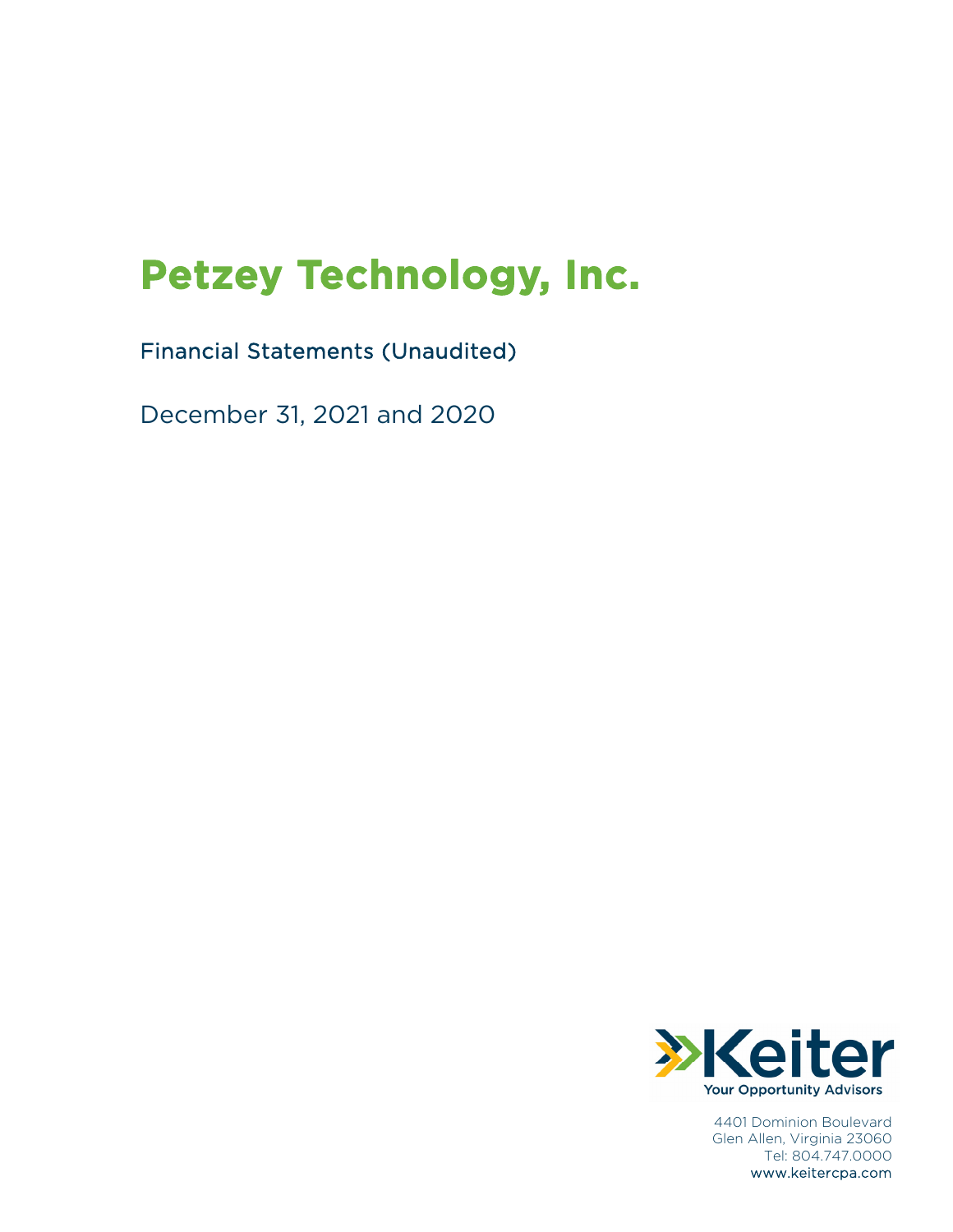### Table of Contents

Page

| Report of Independent Accountants                                                                                                                                                       |                                   |
|-----------------------------------------------------------------------------------------------------------------------------------------------------------------------------------------|-----------------------------------|
| Financial Statements:                                                                                                                                                                   |                                   |
| <b>Balance Sheets</b><br><b>Statements of Operations</b><br>Statements of Changes in Stockholders' Equity (Deficit)<br><b>Statements of Cash Flows</b><br>Notes to Financial Statements | $\mathcal{P}$<br>3<br>4<br>5<br>6 |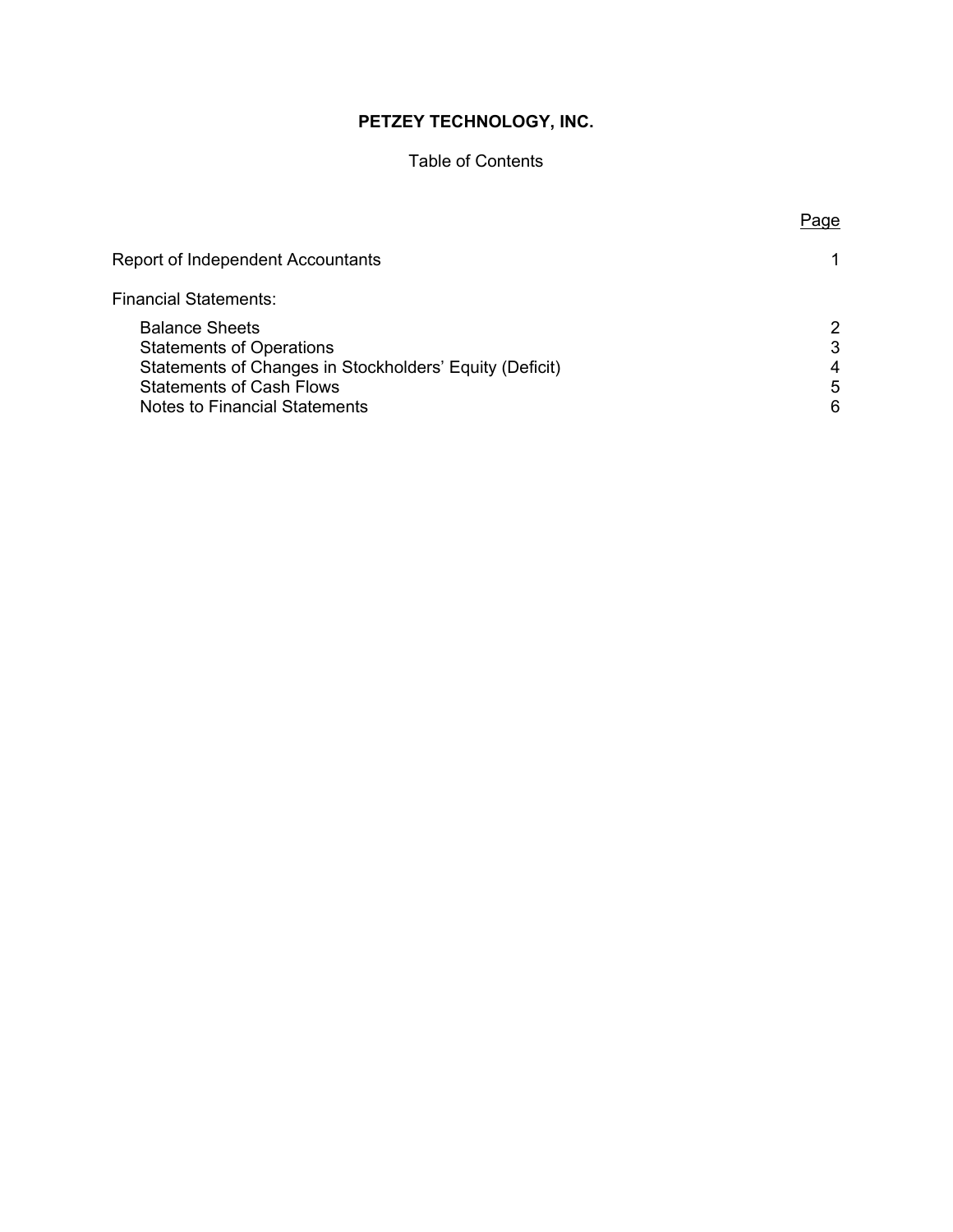

#### **REPORT OF INDEPENDENT ACCOUNTANTS**

To the Stockholders Petzey Technology, Inc. McKinney, Texas

We have reviewed the accompanying financial statements of Petzey Technology, Inc. (the "Company"), which comprise the balance sheets as of December 31, 2021 and 2020, and the related statements of operations, changes in stockholders' equity (deficit), and cash flows for the years then ended and the related notes to the financial statements. A review includes primarily applying analytical procedures to management's financial data and making inquiries of Company management. A review is substantially less in scope than an audit, the objective of which is the expression of an opinion regarding the financial statements as a whole. Accordingly, we do not express such an opinion.

#### **Management's Responsibility for the Financial Statements**

Management is responsible for the preparation and fair presentation of these financial statements in accordance with accounting principles generally accepted in the United States; this includes the design, implementation, and maintenance of internal control relevant to the preparation and fair presentation of financial statements that are free from material misstatement whether due to fraud or error.

#### **Accountant's Responsibility**

Our responsibility is to conduct the review engagements in accordance with Statements on Standards for Accounting and Review Services promulgated by the Accounting and Review Services Committee of the AICPA. Those standards require us to perform procedures to obtain limited assurance as a basis for reporting whether we are aware of any material modifications that should be made to the financial statements for them to be in accordance with accounting principles generally accepted in the United States. We believe that the results of our procedures provide a reasonable basis for our conclusion.

We are required to be independent of the Company and to meet our other ethical responsibilities, in accordance with the relevant ethical requirements related to our reviews.

#### **Accountant's Conclusion**

Based on our reviews, we are not aware of any material modifications that should be made to the accompanying financial statements in order for them to be in accordance with accounting principles generally accepted in the United States.

lite

March 3, 2022 Glen Allen, Virginia

**Certified Public Accountants & Consultants**  4401 Dominion Boulevard Glen Allen, VA 23060 T:804.747.0000 F:804.747.3632

www.keitercpa.com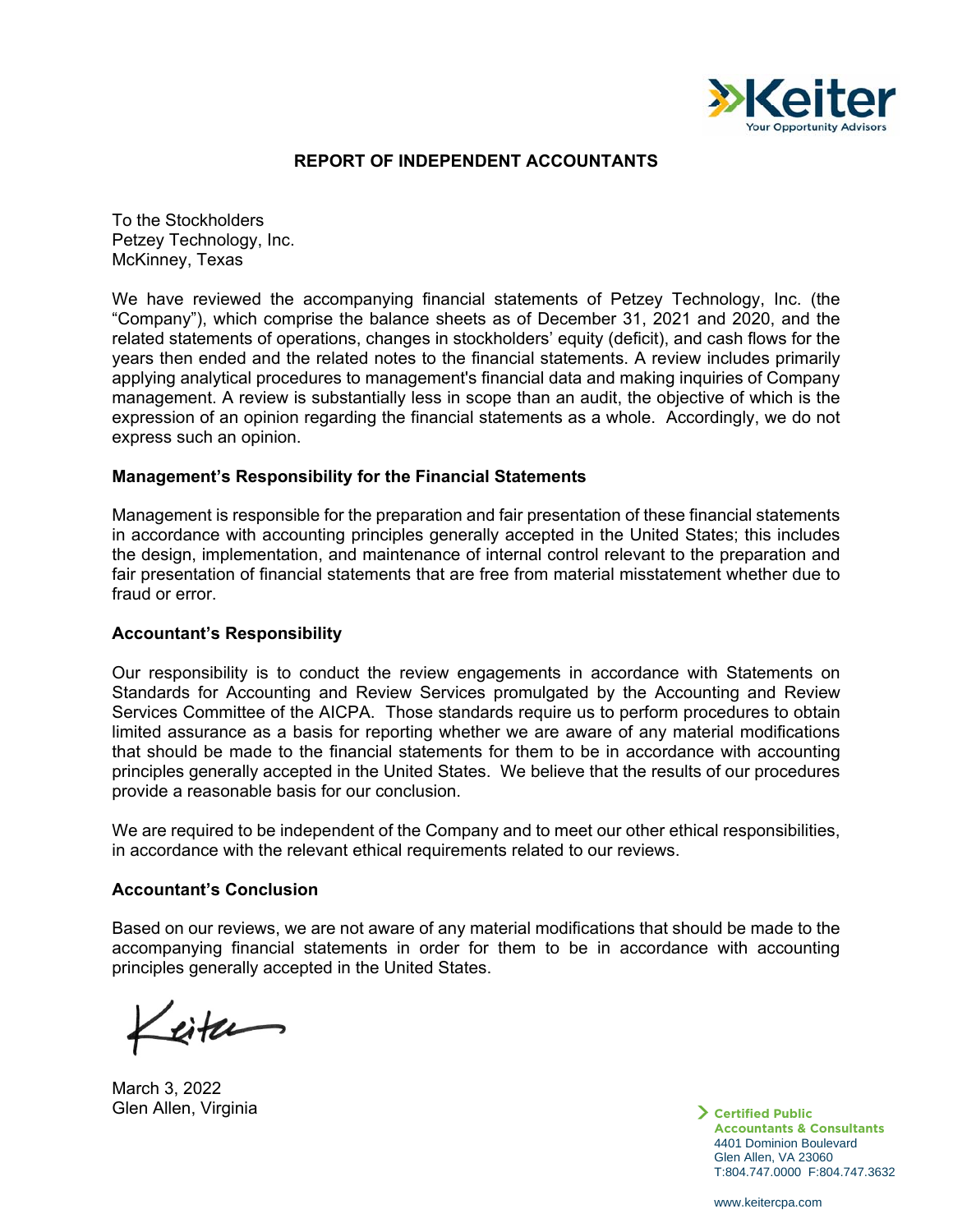#### Balance Sheets (Unaudited) December 31, 2021 and 2020

| Assets                                                                                                        | 2021 |             |    |             |
|---------------------------------------------------------------------------------------------------------------|------|-------------|----|-------------|
| <b>Current assets:</b><br>Cash                                                                                | \$   | 177,417     | \$ | 217,418     |
| Prepaid expenses                                                                                              |      |             |    | 10,492      |
| <b>Total current assets</b>                                                                                   |      | 177,417     |    | 227,910     |
| Property and equipment - net                                                                                  |      | 572         |    | 1,132       |
| <b>Total assets</b>                                                                                           | \$   | 177,989     | \$ | 229,042     |
| Liabilities and Stockholders' Equity (Deficit)                                                                |      |             |    |             |
| <b>Current liabilities:</b>                                                                                   |      |             |    |             |
| Paycheck Protection Program Ioan                                                                              | \$   | 113,360     | \$ | 83,330      |
| Accounts payable                                                                                              |      | 199,769     |    | 13,306      |
| Accrued expenses                                                                                              |      | 161,153     |    |             |
| <b>Total current liabilities</b>                                                                              |      | 474,282     |    | 96,636      |
| Stockholders' equity (deficit):                                                                               |      |             |    |             |
| Common stock \$0.00001 par value; 25,000,000 shares                                                           |      |             |    |             |
| authorized; 10,697,840 shares issued and outstanding<br>Preferred stock \$0.00001 par value; 5,500,000 shares |      | 107         |    | 107         |
| authorized; 5,375,512 shares issued and outstanding                                                           |      | 54          |    | 54          |
| SAFE - Future equity obligation                                                                               |      | 600,000     |    |             |
| Additional paid-in capital                                                                                    |      | 3,124,862   |    | 3,124,862   |
| <b>Accumulated deficit</b>                                                                                    |      | (4,021,316) |    | (2,992,617) |
| Total stockholders' (deficit) equity                                                                          |      | (296,293)   |    | 132,406     |
| Total liabilities and stockholders' (deficit) equity                                                          | \$   | 177,989     | \$ | 229,042     |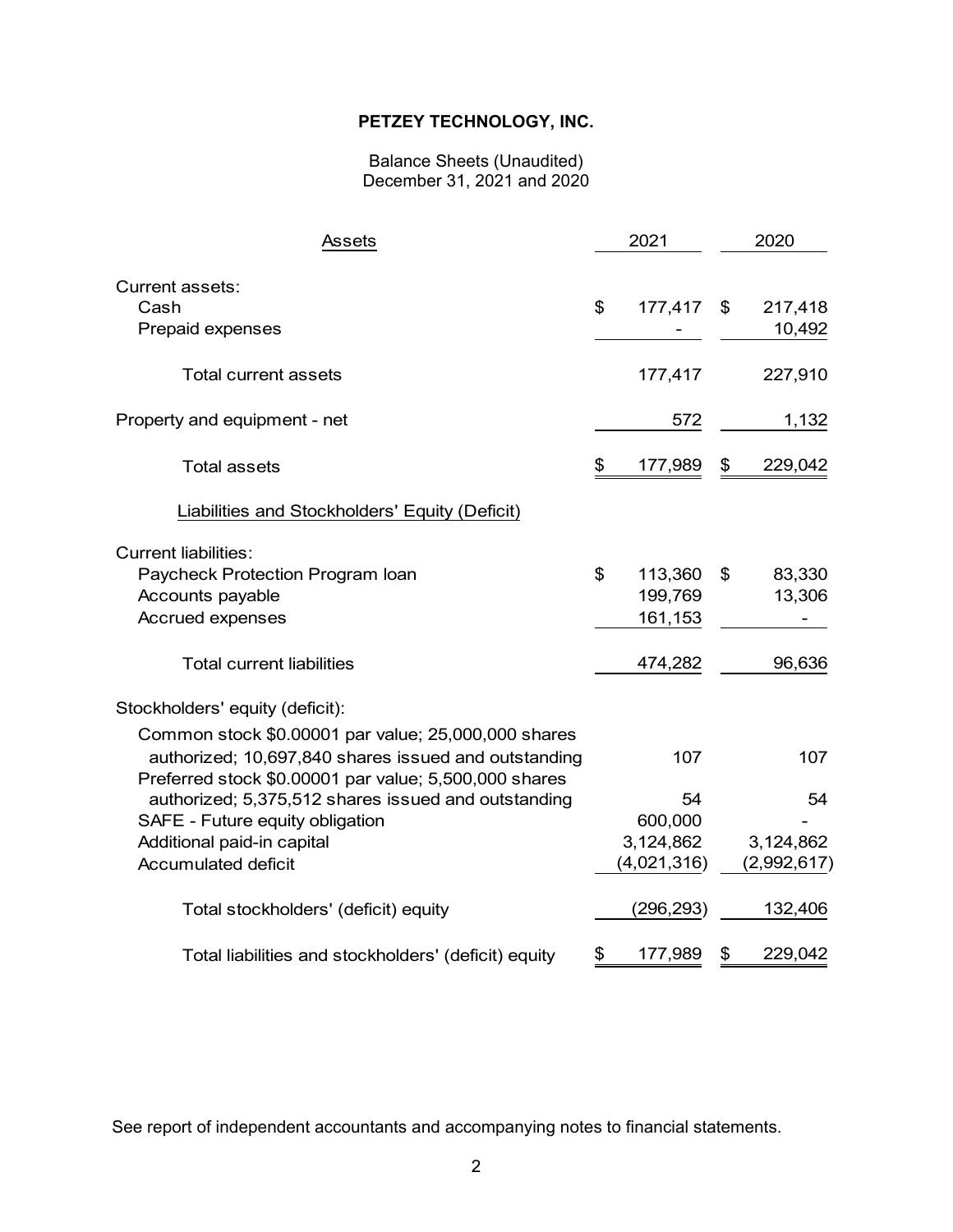#### Statements of Operations (Unaudited) Years Ended December 31, 2021 and 2020

|                                                                                             | 2021 |               |    | 2020        |  |  |  |  |
|---------------------------------------------------------------------------------------------|------|---------------|----|-------------|--|--|--|--|
| Revenue                                                                                     | \$   |               | \$ |             |  |  |  |  |
| <b>Operating expenses</b>                                                                   |      | 1,112,029     |    | 1,527,710   |  |  |  |  |
| Operating loss                                                                              |      | (1, 112, 029) |    | (1,527,710) |  |  |  |  |
| Other income (expense):<br>Interest expense<br>Paycheck Protection Program Ioan forgiveness |      | 83,330        |    | (42,002)    |  |  |  |  |
| Total other income (expense)                                                                |      | 83,330        |    | (42,002)    |  |  |  |  |
| Net loss                                                                                    | \$   | (1,028,699)   | \$ | (1,569,712) |  |  |  |  |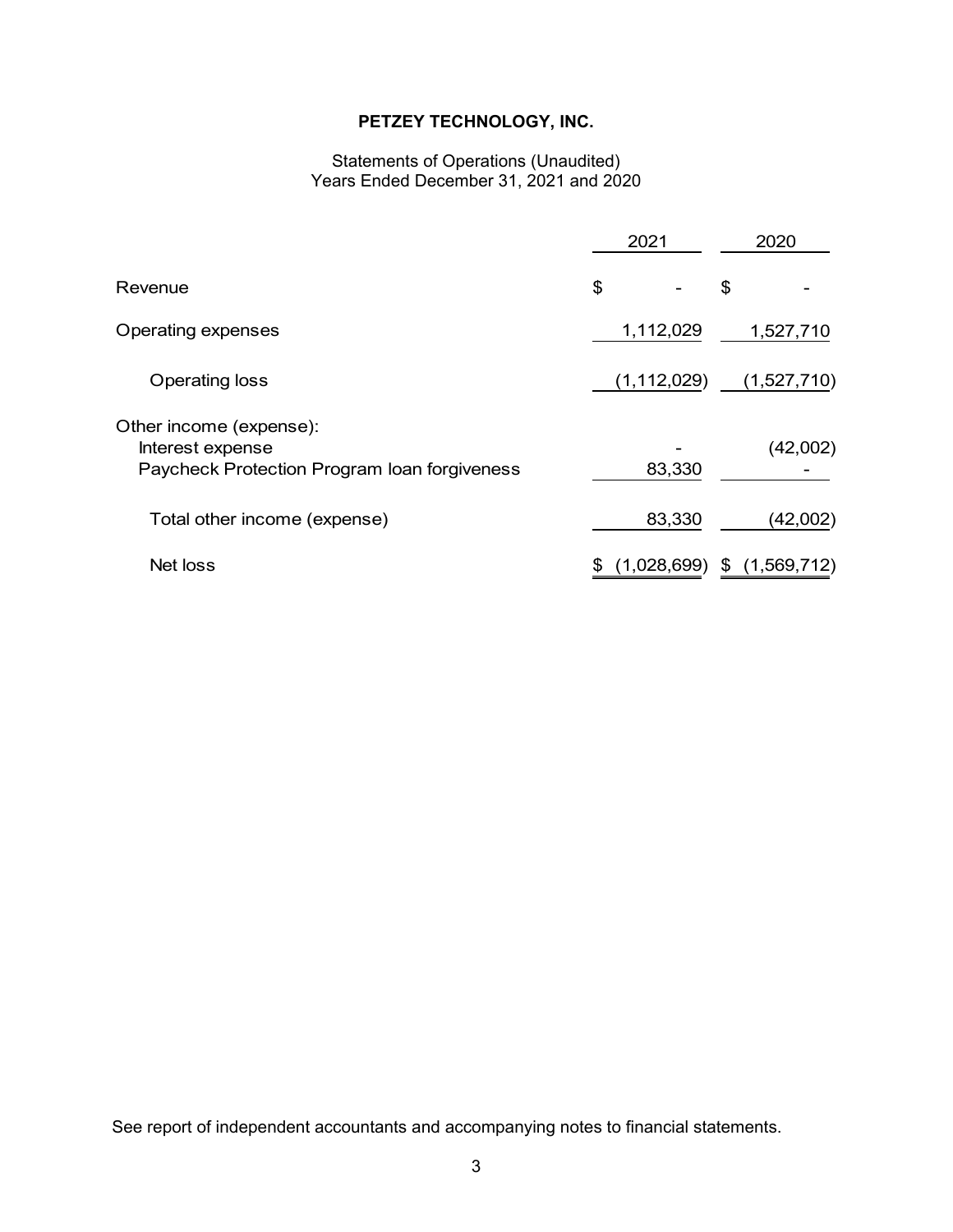#### Statements of Changes in Stockholders' Equity (Deficit) (Unaudited) Years Ended December 31, 2021 and 2020

|                                                | SAFE - Future |                          |    |                          |    |            |     |                          |                          |             |
|------------------------------------------------|---------------|--------------------------|----|--------------------------|----|------------|-----|--------------------------|--------------------------|-------------|
|                                                |               | Common                   |    | Preferred                |    | Equity     |     | <b>Additional Paid-</b>  | Accumulated              |             |
|                                                |               | Stock                    |    | Stock                    |    | Obligation |     | In Capital               | <b>Deficit</b>           | Total       |
| Balance, January 1, 2020                       | \$            | $107$ \$                 |    | $\overline{\phantom{a}}$ | \$ |            | \$  | $\blacksquare$           | \$<br>$(1,422,905)$ \$   | (1,422,798) |
| Convertible notes converted to preferred stock |               |                          |    | 29                       |    |            |     | 1,624,887                | $\overline{\phantom{0}}$ | 1,624,916   |
| Issuance of preferred stock                    |               |                          |    | 25                       |    |            |     | 1,499,975                | $\overline{\phantom{0}}$ | 1,500,000   |
| Net loss                                       |               |                          |    |                          |    |            |     | $\blacksquare$           | (1,569,712)              | (1,569,712) |
| Balance, December 31, 2020                     |               | 107                      |    | 54                       |    |            |     | 3,124,862                | (2,992,617)              | 132,406     |
| <b>Issuance of SAFEs</b>                       |               | $\overline{\phantom{a}}$ |    |                          |    | 600,000    |     | $\overline{\phantom{a}}$ |                          | 600,000     |
| Net loss                                       |               |                          |    |                          |    |            |     |                          | (1,028,699)              | (1,028,699) |
| Balance, December 31, 2021                     | \$            | 107                      | \$ | 54                       | S  | 600.000    | \$. | 3,124,862                | \$<br>$(4,021,316)$ \$   | (296, 293)  |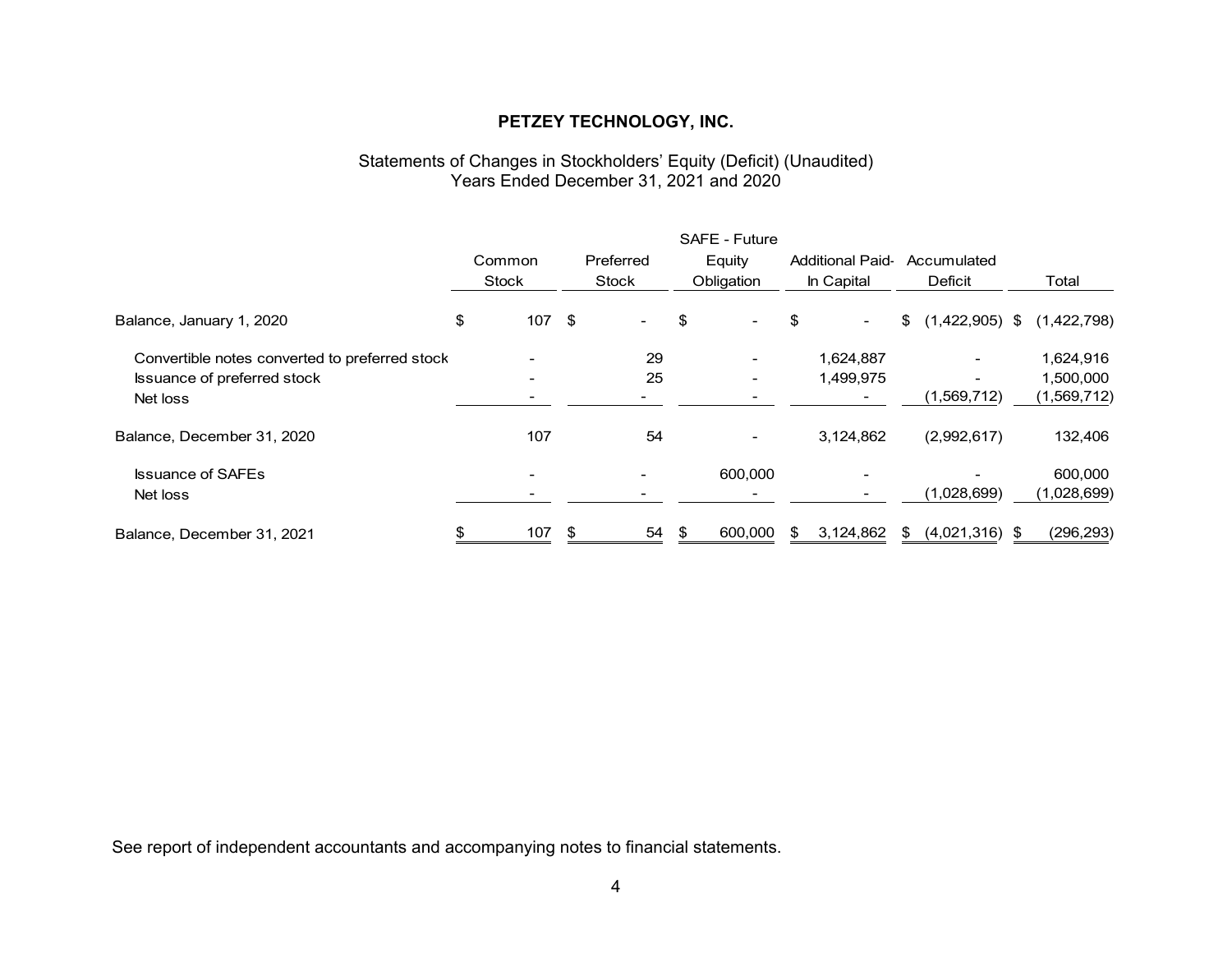#### Statements of Cash Flows (Unaudited) Years Ended December 31, 2021 and 2020

|                                                                                                                               | 2021                          | 2020          |
|-------------------------------------------------------------------------------------------------------------------------------|-------------------------------|---------------|
| Cash flows from operating activities:                                                                                         |                               |               |
| Net loss                                                                                                                      | $$(1,028,699)$ $$(1,569,712)$ |               |
| Adjustments to reconcile net loss to net cash                                                                                 |                               |               |
| from operating activities:                                                                                                    |                               |               |
| Depreciation                                                                                                                  | 560                           | 560           |
| Paycheck Protection Program Ioan forgiveness<br>Change in operating assets and liabilities:                                   | (83, 330)                     |               |
| Prepaid expenses                                                                                                              | 10,492                        | (9,744)       |
| Accounts payable                                                                                                              | 186,463                       | 5,094         |
| Accrued expenses                                                                                                              | 161,153                       | 137,872       |
| Net cash used in operating activities                                                                                         | (753, 361)                    | (1,435,930)   |
| Cash flows from financing activities:                                                                                         |                               |               |
| Proceeds from Paycheck Protection Program Ioan                                                                                | 113,360                       |               |
| Proceeds from issuance of SAFEs                                                                                               | 600,000                       |               |
| Proceeds from issuance of preferred stock                                                                                     |                               | 1,500,000     |
| Net cash provided by financing activities                                                                                     | 713,360                       | 1,500,000     |
| Net change in cash                                                                                                            | (40,001)                      | 64,070        |
| Cash, beginning of year                                                                                                       | 217,418                       | 153,348       |
| Cash, end of year                                                                                                             | \$<br>177,417                 | \$<br>217,418 |
| Supplemental disclosure of non-cash transactions:<br>Convertible notes principal and interest converted to<br>preferred stock | \$                            | \$1,624,916   |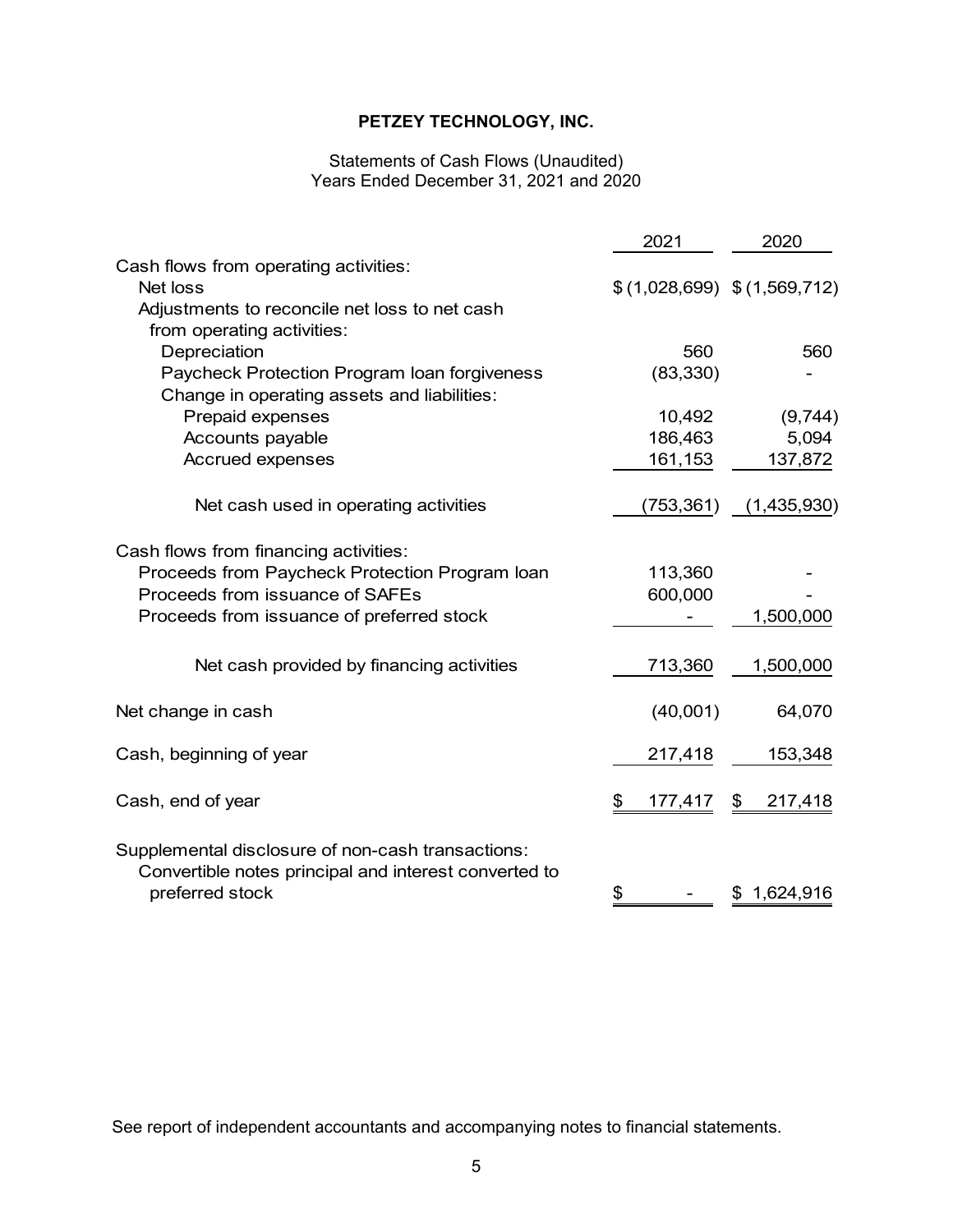#### Notes to Financial Statements (Unaudited)

#### **1. Summary of Significant Accounting Policies:**

**Nature of Business:** Petzey Technology Inc. ("the Company") was formed as a corporation in the state of Delaware on September 17, 2017 and is headquartered in McKinney, Texas. Through its proprietary mobile app, the Company provides immediate pet healthcare access to its network of virtual pet professionals.

**Management's Plans:** The Company's updated strategic plan for 2022 and beyond is focused on raising additional funds through equity rounds that will support growth. The focus will be on growth through increased spending on marketing, public relations, software development, and user adoption rates. By raising capital, the Company believes it will be able to accelerate its growth and take advantage of the demand in the market. The Company believes with the execution of its strategic plan it will enable it to continue for a reasonable period of time.

**Basis of Accounting:** The accompanying financial statements have been prepared on the accrual basis of accounting in accordance with accounting principles generally accepted in the United States ("GAAP") as determined by the Financial Accounting Standards Board ("FASB") Accounting Standards Codification ("ASC").

**Use of Estimates:** The preparation of financial statements in conformity with GAAP requires management to make estimates and assumptions that affect the reported amounts of assets and liabilities and disclosure of contingent assets and liabilities at the date of the financial statements and the reported amounts of expenses during the reporting period. Actual results could differ from those estimates.

**Concentrations and Credit Risk:** Financial instruments which potentially subject the Company to concentrations of credit risk consist primarily of cash. The Company maintains its cash in one financial institution with balances that periodically exceed federally insured limits.

**Property and Equipment:** Property and equipment are stated at cost and consists primarily of office equipment. Major repairs and betterments are capitalized and normal maintenance and repairs are charged to expense as incurred. Depreciation of property and equipment is computed using the straight-line method based upon the estimated useful lives of related assets, which is five years. Upon retirement or sale of an asset, the cost and accumulated depreciation are removed from the accounts and any gain or loss is reflected in operations. Depreciation expense was \$560 for 2021 and 2020.

**Paycheck Protection Program ("PPP") Loan:** The Company's policy is to account for the PPP loan (see Note 3) as debt. The Company will continue to record the loan as debt until either (1) the loan is partially or entirely forgiven and the debtor has been legally released, at which point the amount forgiven would be recorded into income or (2) the Company pays off the loan.

**Advertising Costs:** The Company expenses advertising and sales promotion costs as incurred. Advertising expense was \$85,836 for 2021 and \$297,781 for 2020.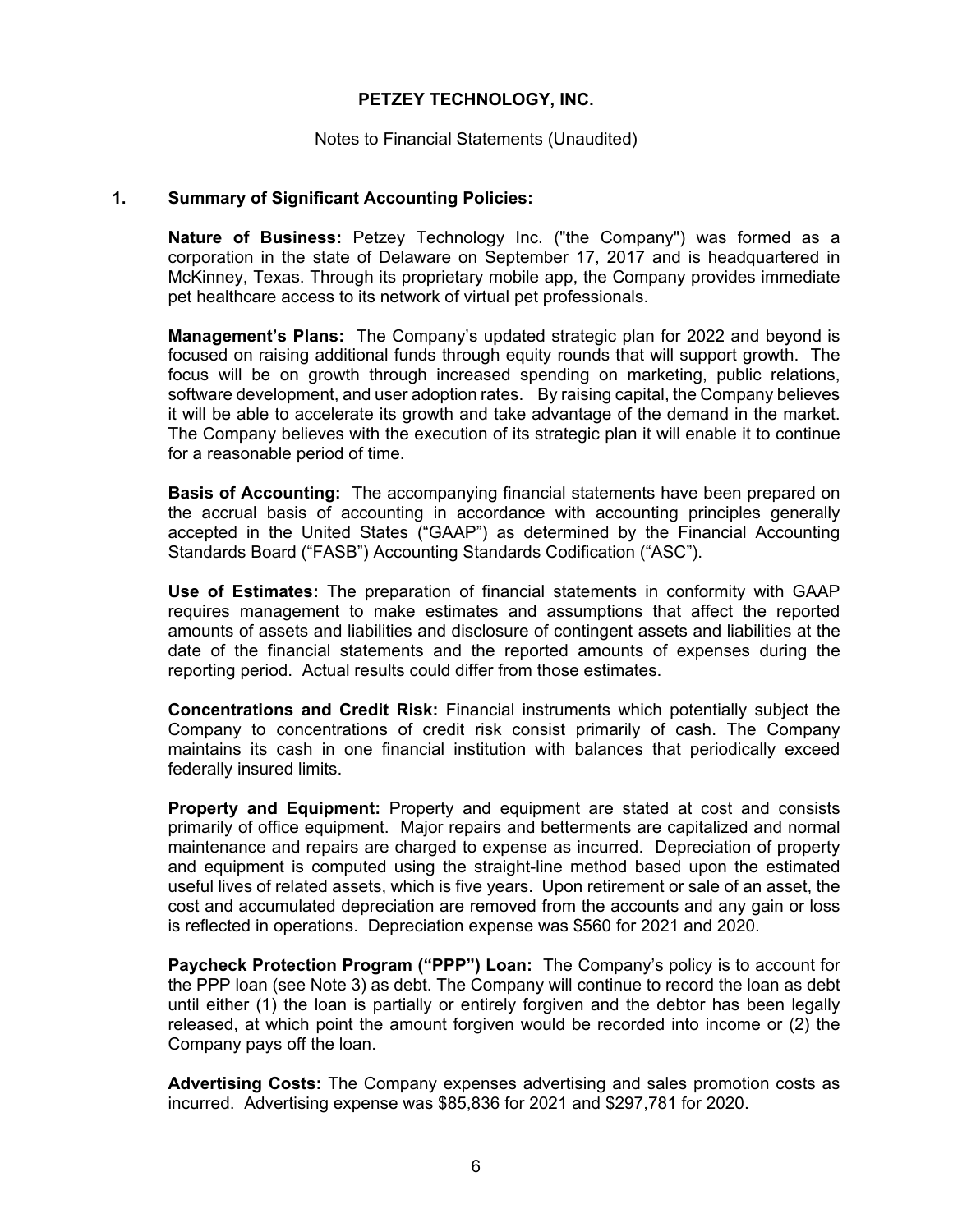#### Notes to Financial Statements, Continued (Unaudited)

#### **1. Summary of Significant Accounting Policies, Continued:**

**Income Taxes:** Deferred income taxes are provided on temporary differences between financial statement and income tax reporting. Temporary differences are differences between the amounts of assets and liabilities reported for financial statement purposes and their tax basis. Deferred tax assets are recognized for temporary differences that will be deductible in future years' tax returns and for operating loss and tax credit carryforwards. Deferred tax assets are reduced by a valuation allowance if it is deemed more likely than not that some or all of the deferred tax assets will not be realized. Deferred tax liabilities are recognized for temporary differences that will be taxable in future years' tax returns.

**Income Tax Uncertainties:** The Company follows FASB guidance for how uncertain tax positions should be recognized, measured, disclosed and presented in the financial statements. This requires the evaluation of tax positions taken or expected to be taken in the course of preparing the Company's tax returns to determine whether the tax positions are "more-likely-than-not" of being sustained "when challenged" or "when examined" by the applicable tax authority. Tax positions not deemed to meet the more-likely-than-not threshold would be recorded as a tax expense and liability in the current year.

Management evaluated the Company's tax positions and concluded that the Company has taken no uncertain tax positions that require adjustment to the financial statements to comply with the provisions of this guidance. The Company is not currently under audit by any tax jurisdiction.

**Subsequent Events:** Management has evaluated subsequent events through March 3, 2022, the date the financial statements were available to be issued, and has determined that there are no subsequent events to be reported in the accompanying financial statements.

#### **2. Convertible Notes:**

The Company had various convertible notes outstanding during 2020 with a total principal amount of \$1,500,000. The notes bore interest at 6% per annum. The full principal amount of the convertible notes of \$1,500,000 and accrued interest totaling \$124,916 was converted into 2,934,911 shares of preferred stock during 2020.

#### **3. Paycheck Protection Program Loan:**

In response to the economic instability caused by COVID-19, the Coronavirus Aid, Relief, and Economic Security Act ("CARES Act") was passed by Congress and signed into law by the President on March 27, 2020. The Paycheck Protection Program was a component of the CARES Act and provided for a loan ("PPP Loan") to provide a direct incentive for employers to keep their employees on the payroll. A PPP Loan is eligible for full or partial forgiveness if the funds are used for qualifying costs including payroll, rent, mortgage interest, or utilities, as further defined in the CARES Act.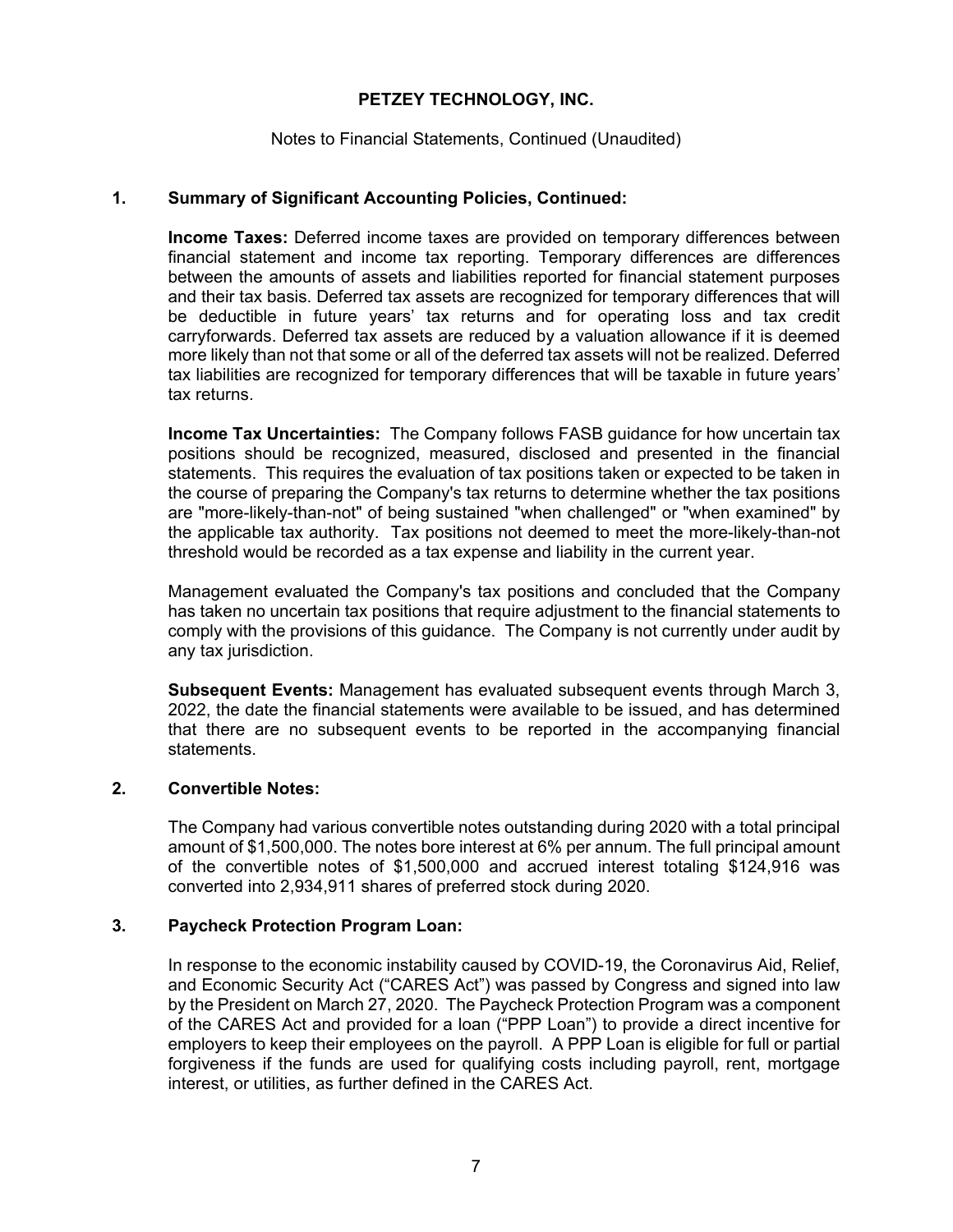#### Notes to Financial Statements, Continued (Unaudited)

#### **3. Paycheck Protection Program Loan, Continued:**

During May 2020, the Company received a PPP loan in the amount of \$83,330 with a maturity date of May 2022. The loan accrued interest at 0.98%. The Company was eligible for loan forgiveness of up to 100% of the loan, upon meeting certain requirements. The PPP Loan was uncollateralized and was fully guaranteed by the Federal government.

In March 2021, the Company was notified that the PPP loan was fully forgiven and as such the Company has reflected the full amount of \$83,330 as other income in the accompanying statements of operations.

During March 2021, the Company received another PPP loan in the amount of \$113,360 with a maturity date of March 2023. The loan accrues interest at 0.98%. The Company is eligible for loan forgiveness of up to 100% of the loan, upon meeting certain requirements. The PPP Loan was uncollateralized and was fully guaranteed by the Federal government.

As the PPP loan was still outstanding and the Company has not yet been approved for forgiveness, the Company has reflected the full principal balance of the loan as debt in the accompanying balance sheet for 2021.

#### **4. SAFE – Future Equity Obligation:**

During 2021, the Company issued various Simple Agreements for Future Equity ("SAFE") for a total amount of \$600,000. The SAFEs do not bear interest and convert upon any of the following events: equity financing, liquidity event, dissolution, or termination of the SAFEs which would occur if any of the previous events take place or the SAFEs are settled by the Company in stock or payment of amounts due as defined in the agreement. The total balance of the SAFEs of \$600,000 was outstanding at December 31, 2021.

#### **5. Stockholders' Equity:**

Pursuant to the Company's amended articles of incorporation, the Company is authorized to issue 30,500,000 shares of stock. The stock is split between 25,000,000 shares of common stock and 5,500,000 shares of preferred stock, each at \$0.00001 par value per share. The Company had 10,697,840 shares of common stock and 5,375,512 shares of preferred stock issued and outstanding at December 31, 2021 and 2020. The holder of each share of common and preferred stock is entitled to one vote per share. The voting, dividend, and liquidation rights of the holders of the common stock are subject to and qualified by the rights, powers and preferences of the holders of the preferred stock.

As defined by the 2017 Equity Incentive Plan, the Company has 2,063,082 stock options authorized for the purchase of common stock with a term of ten years. There were no stock options issued or outstanding under the equity incentive plan for 2021 or 2020.